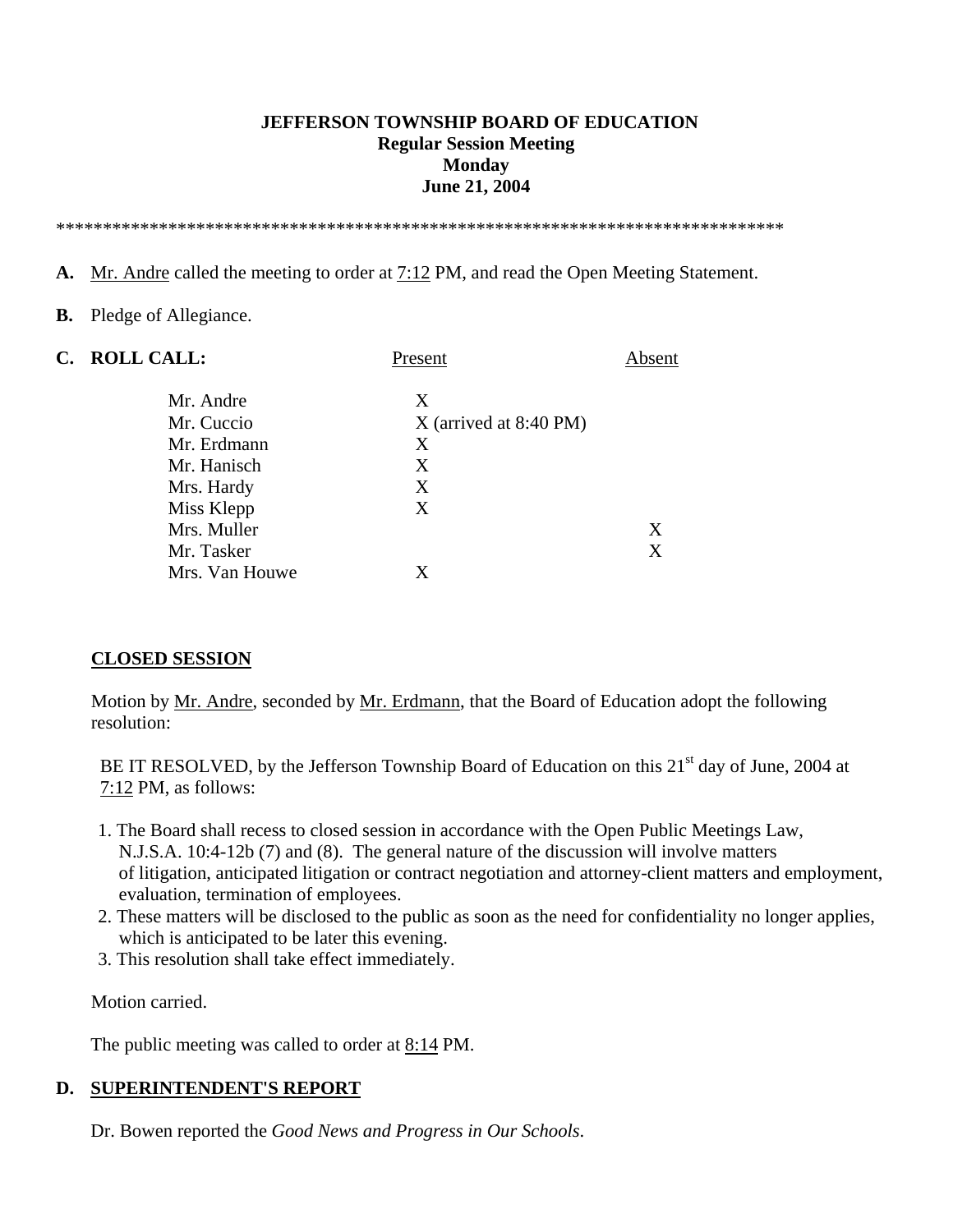#### **E. PRESENTATIONS**

• 2004-2005 Surplus impact on Budget, presented by Mrs. Mylchreest

#### **F. MINUTES OF MEETINGS**

**F.1** Motion by Mr. Erdmann, seconded by Mrs. Van Houwe, that the minutes of the following meetings be approved as submitted:

April 13, 2004 - Work Session Meeting

| Roll call vote: Mr. Andre | $-$ Yes           | Mrs. Hardy           | - Abstain |
|---------------------------|-------------------|----------------------|-----------|
|                           | Mr. Erdmann - Yes | Miss Klepp - Yes     |           |
|                           | Mr. Hanisch - Yes | Mrs. Van Houwe - Yes |           |

Five in favor. One abstention. Motion carried.

Motion by Mr. Erdmann, seconded by Mr. Hanisch, that the minutes of the following meetings be approved as submitted:

| Roll call vote: Mr. Andre - Yes |                   | Mrs. Hardy           | - Abstain |
|---------------------------------|-------------------|----------------------|-----------|
|                                 | Mr. Erdmann - Yes | Miss Klepp - Yes     |           |
|                                 | Mr. Hanisch - Yes | Mrs. Van Houwe - Yes |           |

Five in favor. One abstention. Motion carried.

April 19, 2004 - Regular Session Meeting

 Motion by Mr. Erdmann, seconded by Mr. Hanisch, that the minutes of the following meetings be approved as submitted:

April 26, 2004 - Annual Organization Meeting

| Roll call vote: Mr. Andre - Yes |                   | Mrs. Hardy           | - Yes |
|---------------------------------|-------------------|----------------------|-------|
|                                 | Mr. Erdmann - Yes | Miss Klepp - Abstain |       |
|                                 | Mr. Hanisch - Yes | Mrs. Van Houwe - Yes |       |

Five in favor. One abstention. Motion carried.

Motion by <u>Mr. Erdmann</u>, seconded by <u>Mr. Hanisch</u>, that the minutes of the following meetings be approved as submitted:

May 10, 2004 - Work Session Meeting

| Roll call vote: Mr. Andre |                   | - Yes | Mrs. Hardy                                 | - Yes |
|---------------------------|-------------------|-------|--------------------------------------------|-------|
|                           | Mr. Erdmann - Yes |       | Miss Klepp                                 | - Yes |
|                           |                   |       | Mr. Hanisch - Abstain Mrs. Van Houwe - Yes |       |

Five in favor. One abstention. Motion carried.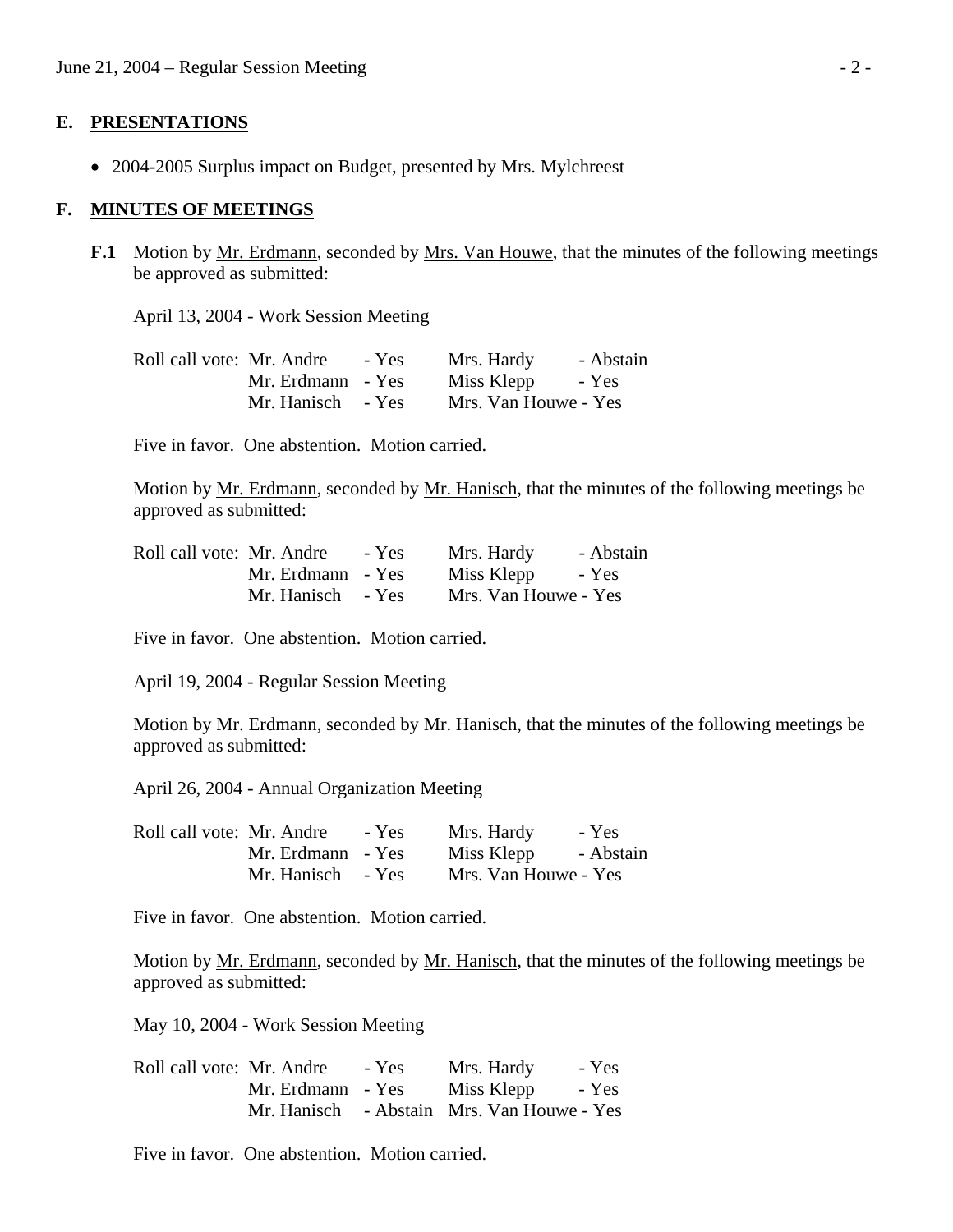Motion by Mr. Erdmann, seconded by Mr. Hanisch, that the minutes of the following meetings be approved as submitted:

May 17, 2004 - Regular Session Meeting

| Roll call vote: Mr. Andre | - Yes             | Mrs. Hardy           | - Yes |
|---------------------------|-------------------|----------------------|-------|
|                           | Mr. Erdmann - Yes | Miss Klepp           | - Yes |
|                           | Mr. Hanisch - Yes | Mrs. Van Houwe - Yes |       |

All in favor. Motion carried.

## **G. FINANCE COMMITTEE**

Motion by Mr. Erdmann, seconded by Mrs. Van Houwe, to accept the recommendation of the Superintendent to approve and adopt motions G.1 through G.11, as described below:

- **G.1** Motion to approve the list of **requisitions** dated May 2004 in the amount of \$155,604.31.
- **G.2** Motion to approve the **bills list** dated May 2004 in the amount of \$2,363,079.27.
- **G.3** Motion to accept the **Treasurer and Secretary's Report** dated April 30, 2004.
- **G.4** Motion to approve the **transfers** dated May 2004.
- **G.5** Motion that the Board of Education approve the **certification** by the Board Secretary, pursuant to NJAC 6A:23-2.11(c)3, that as of May 31, 2004 no line item account has encumbrances and expenditures, which in total exceed the line item appropriation in violation of NJAC 6A:23-  $2.11(a)$ .
- **G.6** Motion to certify, in accordance with NJAC 6A:23-2.11(c)4, that as of April 30, 2004, after review of the Board Secretary's and Treasurer's **Monthly Financial Reports** and upon consultation with the appropriate district officials, to the best of our knowledge no major account or fund has been overexpended in violation of NJAC 6A:23-2.11(b), and that sufficient funds are available to meet the district's financial obligations for the remainder of the fiscal year.
- **G.7** Motion to approve the Tax Payment Schedule for the 2004/2005 school year, as shown below:

| Month     | Year | <b>Current Expense</b> | Debt Service    |
|-----------|------|------------------------|-----------------|
| July      | 2004 | \$2,337,239.58         |                 |
| August    | 2004 | \$2,337,239.58         |                 |
| September | 2004 | \$2,337,239.58         | \$1,307,304.10  |
| October   | 2004 | \$2,337,239.58         |                 |
| November  | 2004 | \$2,337,239.58         | 30,300.82<br>\$ |
| December  | 2004 | \$2,337,239.58         |                 |
| January   | 2005 | \$2,337,239.58         |                 |
| February  | 2005 | \$2,337,239.58         |                 |
| March     | 2005 | \$2,337,239.58         | 361,962.08      |
| April     | 2005 | \$2,337,239.58         |                 |
| May       | 2005 | \$2,337,239.58         |                 |
| June      | 2005 | \$2,337,239.62         |                 |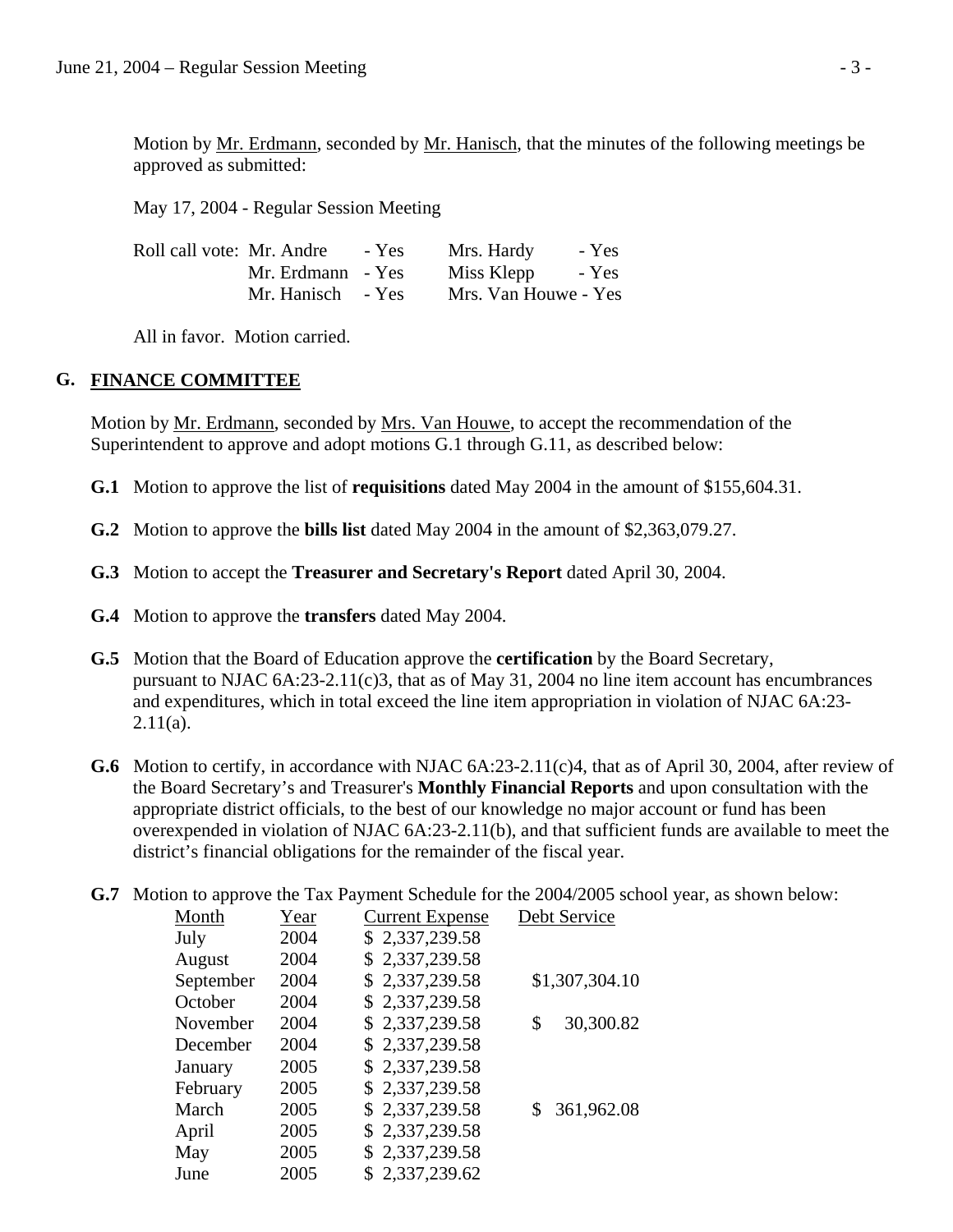**Total \$28,046,875.00 \$1,699,567.00** 

**G.8** Motion to submit the **FY05 IDEA-B** Grant Application for the following amounts:

 Basic: \$664,278 Preschool: \$ 34,364

- **G.9** Motion to submit Amendments to the FY04 **No Child Left Behind** (NCLB) grant applications, from Title V, General Supplies to Instructional Equipment, in the amount of \$14,339.
- **G.10** Motion to submit Amendments to the FY04 **IDEA-B** grant applications, from Other Purchased Services to Instruction, in the amount of \$31,545.
- **G.11** Motion to approve a resolution authorizing the execution and delivery of a **lease purchase agreement** with Morris County Improvement Authority in the amount not to exceed \$1,356,195.00 for the following equipment: 6 school buses and various technology related equipment to address newly constructed facilities needs.

| Roll call vote: Mr. Andre | - Yes | Mrs. Hardy           | - Yes |
|---------------------------|-------|----------------------|-------|
| Mr. Erdmann - Yes         |       | Miss Klepp           | - Yes |
| Mr. Hanisch - Yes         |       | Mrs. Van Houwe - Yes |       |

All in favor. Motion carried.

### **H**. **PERSONNEL COMMITTEE**

Motion by Mr. Hanisch, seconded by Mrs. Van Houwe, to accept the recommendation of the Superintendent to approve and adopt motions H.1 and H.2, as described below:

 **H.1** Motion to appoint and submit to the County Superintendent applications for **emergent hiring** and the applicant's attestation that he/she has not been convicted of any disqualifying crime pursuant to the provisions of N.J.S.A. 18A:6-7.1 et. Seq., N.J.S.A. 18A:39-17 et. seq., or N.J.S.A. 18A:6-4.13 et. seq. for those employees listed below: (All appointments are contingent upon receipt of proper teaching certification and all salary placements are pending receipt of college transcripts verifying degree status and letter stating years of service in other districts, \* denotes mentoring required)

| Personnel               |                     |                         |                    |            |                        |         |                                                                                                                                                         |
|-------------------------|---------------------|-------------------------|--------------------|------------|------------------------|---------|---------------------------------------------------------------------------------------------------------------------------------------------------------|
|                         | Nature of           |                         |                    |            | <b>Date</b>            | Date    |                                                                                                                                                         |
| Name                    | <b>Action</b>       | <b>Position</b>         | <b>Step</b> Salary |            | Loc. Effective Termin. |         | <b>Discussion</b>                                                                                                                                       |
| A: Administrators       |                     |                         |                    |            |                        |         |                                                                                                                                                         |
| Jeanne A. Howe          | Appoint             | <b>Vice Principal</b>   | \$81.328.UTMS      |            | 7/1/04                 |         | 6/30/05 Replacement                                                                                                                                     |
| <b>B: Instructional</b> |                     |                         |                    |            |                        |         |                                                                                                                                                         |
| Lorraine Yonitch        | Retirement          | Grade 2 Tchr            |                    | Cozy       | 7/1/04                 |         | 7/1/04 Retiring after 35 years of service                                                                                                               |
| Amy Ottavinia           | Resignation         | Phys Ed Tchr            |                    | JTHS       | 7/1/04                 | 7/1/04  |                                                                                                                                                         |
| Jessica Drew            | Resignation         | Language Arts           |                    | JTMS       | 6/30/04                | 6/30/04 |                                                                                                                                                         |
| LМ                      | Leave of<br>Absence | Math Tchr               |                    | JTHSI      | 9/1/04                 |         | 12/1/04 Family leave act                                                                                                                                |
| <b>SM</b>               | Leave of<br>Absence | Special Ed Tchr         |                    | <b>ETB</b> | 5/10/04                |         | 6/8/04 Medical leave using 10 sick days                                                                                                                 |
| <b>NF</b>               | Leave of<br>Absence | Grade 2 Tchr            |                    | Cozy       |                        |         | 9/20/04 12/31/04 Disability leave 9/20/04 - 10/19/04 using 20 accumulated<br>sick days<br>Non-disability 10/20/04 - 1/2/05                              |
| DН                      | Leave of<br>Absence | Grade 6 Science<br>Tchr |                    | JTMS       | 9/1/04                 |         | 6/3-/05 Disability leave 9/1/04-10/19/04 using<br>22 accumulated sick days<br>Family Leave Act 10/20/04-1/11/05<br>Non-disability leave 1/12/05-6/30/05 |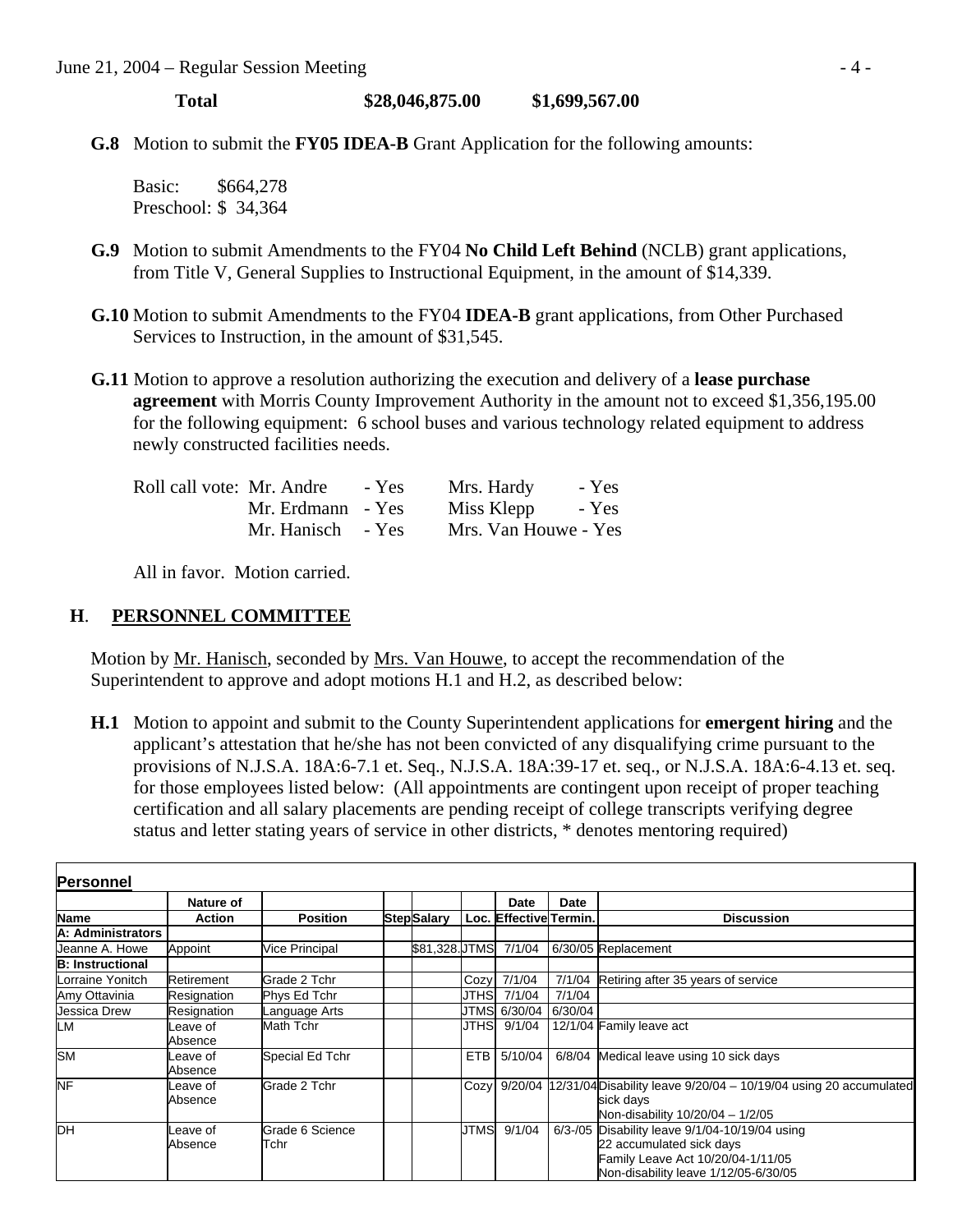## June 21, 2004 – Regular Session Meeting - 5 -

| B: Instructional -        | (continued) |                              |   |                      |             |        |                                         |
|---------------------------|-------------|------------------------------|---|----------------------|-------------|--------|-----------------------------------------|
|                           |             |                              |   |                      |             |        |                                         |
| LK                        | Leave of    | Phys Ed/Health               |   |                      | <b>JTHS</b> |        | Disability leave 10/25/04-12/3/04 using |
|                           | Absence     |                              |   |                      |             |        | 23 accumulated sick days                |
|                           |             |                              |   |                      |             |        | Family leave act 12/4/04-1/3/05         |
| Karen J. VanderbokAppoint |             | <b>Multiple Disabilities</b> | 9 | \$45.246 JTHS 9/1/04 |             |        | 6/30/05 New Position                    |
|                           |             | Tchr                         |   |                      |             |        |                                         |
| Nanette Diaz              | Appoint     | Spanish Tchr                 |   | 10 \$50.195 JTHS     |             | 9/1/04 | 6/30/05 Replacement                     |
| Joy Toriello              | Appoint     | Grade 3 Tchr                 |   | \$39,000 Stan        |             | 9/1/04 | 6/30/05 Leave replacement               |
| Michelle Klinger          | Appoint     | Grade 3 Tchr                 |   | \$39,000 Stan        |             | 9/1/04 | 6/30/05 Replacement                     |

| Dustin Cardoza          | Appoint                 | <b>Behavioral</b><br><b>Disabilities Tchr</b> | 6 \$44,400              |             |  | ETB   9/1/04 6/30/05 New position                                                 |
|-------------------------|-------------------------|-----------------------------------------------|-------------------------|-------------|--|-----------------------------------------------------------------------------------|
| Kara Kulesa             | Appoint                 | <b>Speech Specialist</b>                      | 1 \$41,000              | Stan        |  | 9/1/04 6/30/05 Replacement                                                        |
| Matthew Moscatello      | Appoint                 | Phys Ed/Health                                | 1 \$41,000              |             |  | JTHS 9/1/04 6/30/05 Replacement                                                   |
| <b>Brian Williams</b>   | Appoint                 | Elem Tchr                                     | 1 \$41,000              | Cozy        |  | 9/1/04 6/30/05 Replacement                                                        |
| Kelly Boyton            | Appoint                 | Elem Tchr                                     | 1 \$39,000              | Cozy        |  | 9/1/04 6/30/05 Replacement                                                        |
| <b>Brooke Peterson</b>  | Appoint                 | Grade 3 Tchr                                  | 1 \$40,000              | Stan        |  | 9/1/04 6/30/05 Replacement                                                        |
| Danielle Rusciano       | Appoint                 | Phys Ed/Health                                | 1 \$39,000              | <b>JTMS</b> |  | 9/1/04 6/30/05 Replacement                                                        |
| Teri Haight             | Appoint                 | Language Arts                                 | 5 \$41,505              | <b>JTMS</b> |  | 9/1/04 6/30/05 Reappointment                                                      |
| Susan Tordoff           | Change of<br>Assignment | _DT/C                                         | 11 \$49,343             |             |  | JTHS 9/1/04 6/30/05 Lateral contract move from Teacher of Handicapped to<br>LDT/C |
| Rene Gadelha            | Appoint                 | anguage Arts                                  | 4 \$42,672              |             |  | JTHS 9/1/04 6/30/05 Replacement                                                   |
| Alice Daken             | Appoint                 | Language Arts                                 | 1 \$41,000              |             |  | JTHS 9/1/04 6/30/05 New Position                                                  |
| Denise Shalonis         | Appoint                 | Occup. Therapist                              | 2 \$41,877              | <b>CST</b>  |  | 9/1/04 6/30/05 Replacement                                                        |
| Darren Bruseo           | Appoint                 | Gr 6 Science                                  | 5 \$43,504              |             |  | JTMS 9/1/04 6/30/05 Leave Replacement for 2004/05                                 |
| Alex Montanez           | Appoint                 | <b>Resource Center</b><br>Tchr                | 1 \$39,000              |             |  | JTHS 9/1/04 6/30/05 Replacement                                                   |
| <b>Carole Howell</b>    | Appoint                 | World Lang. Tchr                              | 16\$58,618              | <b>JTMS</b> |  | 9/1/04 6/30/05 Replacement Grade 6-7-8                                            |
| Patty Szuszkowski       | Appoint                 | PSD Tchr                                      | \$1,300                 |             |  | 8/2/04 8/27/04 Extended School Year Program                                       |
| Sara Murray             | Appoint                 | PSD Tchr                                      | \$1,300                 |             |  | 8/2/04 8/27/04 Extended School Year Program                                       |
| Jen Ricadela            | Appoint                 | <b>Severe Disabilities</b><br>Tchr            | \$1,300                 |             |  | 8/2/04 8/27/04 Extended School Year Program                                       |
| Michele Sprague         | Appoint                 | Severe Disabilities<br>Tchr                   | \$1,300                 |             |  | 8/2/04 8/27/04 Extended School Year Program                                       |
| Barbara Winson          | Appoint                 | <b>Speech Therapist</b>                       | \$1,300                 |             |  | 8/2/04 8/27/04 Extended School Year Program                                       |
| Sherry Lenox            | Appoint                 | <b>Speech Therapist</b>                       | \$1,300                 |             |  | 8/2/04 8/27/04 Extended School Year Program                                       |
| Lillian MacRae          | Appoint                 | <b>School Nurse</b>                           | \$1,550                 |             |  | 8/2/04 8/27/04 Extended School Year Program                                       |
| Anne-Marie Ambjor       | Appoint                 | <b>Physical Therapist</b>                     | \$68/pr hr              |             |  | 8/2/04 8/27/04 Extended School Year Program not to exceed 60 hours                |
| Mike Zimmerman          | Appoint                 | Occupational<br>Therapist                     | \$1,300                 |             |  | 8/2/04 8/27/04 Extended School Year Program                                       |
| Anne-Marie Ambjor       | Appoint                 | <b>Physical Therapist</b>                     | $\overline{$}68$ /pr hr |             |  | 9/1/04 6/30/05 Not to exceed 26 hours per week                                    |
| <b>Beth Dailey</b>      | Appoint                 | DT/C                                          | \$35/pr hr              |             |  | 7/1/04 8/31/04 70 hrs Initial/Re-Evaluations                                      |
| Denyse Edge             | Appoint                 | Social Worker                                 | \$35/pr hr              |             |  | 7/1/04 8/31/0457 hrs Initial/Re-Evaluations                                       |
| Dalyce Boyer            | Appoint                 | Social Worker                                 | \$35/pr hr              |             |  | 7/1/04 8/31/0484 hrs Initial/Re-evaluations                                       |
| Linda Grlica            | Appoint                 | Speech                                        | \$35/pr hr              |             |  | 7/1/04 8/31/04 24 hrs Initial/Re-Evaluations                                      |
| Phil Guarraia           | Appoint                 | School Psychologist                           | \$35/pr hr              |             |  | 7/1/04 8/31/0440 hrs Initial/Re-Evaluations                                       |
| Cathy Hugo              | Appoint                 | Social Worker                                 | \$35/pr hr              |             |  | 7/1/04 8/31/04 60 hrs Initial/Re-Evaluations                                      |
| <b>Sherry Lenox</b>     | Appoint                 | Speech                                        | \$35/pr hr              |             |  | 7/1/04 8/31/04 24 hrs Initial/Re-Evaluations                                      |
| Theresa Pawlicki        | Appiont                 | DT/C                                          | \$35/pr hr              |             |  | 7/1/04 8/31/0416 hrs Initial/Re-Evaluations                                       |
| Kay Richards            | Appoint                 | School Psychologist                           | \$35/pr hr              |             |  | 7/1/04 8/31/0442 hrs Initial/Re-Evaluations                                       |
| Suzanne Rodgers         | Appoint                 | DT/C                                          | \$35/pr hr              |             |  | 7/1/04 8/31/04 46 hrs Initial/Re-Evaluations                                      |
| Niemah Scherlacher      | Appoint                 | DT/C                                          | \$35/pr hr              |             |  | 7/1/04 8/31/04 16 hrs Initial/Re-Evaluations                                      |
| Vanessa Tucker          | Appoint                 | School Psychologist                           | \$35/pr hr              |             |  | 7/1/04 8/31/0473 hrs Initial/Re-Evaluations                                       |
| Barbara Winson          | Appoint                 | <b>Speech Therapist</b>                       | \$35/pr hr              |             |  | 7/1/04 8/31/0442 hrs Initial/Re-Evaluations                                       |
| Jean Anderson           | Appoint                 | Tchr of Hdcp                                  | \$35/pr hr              |             |  | 7/1/04 8/31/04 10 meetings for IEP'S                                              |
| Amy Bush                | Appoint                 | Tchr of Hdcp                                  | \$35/pr hr              |             |  | 7/1/04 8/31/0406 meetings for IEP's                                               |
| Christine Cinnamon      | Appoint                 | Tchr of Hdcp                                  | \$35/pr hr              |             |  | 7/1/04 8/31/0406 meetings for IEP's                                               |
| <b>Barbara Donnelly</b> | Appoint                 | Tchr of Hdcp                                  | \$35/pr hr              |             |  | 7/1/04 8/31/0408 meetings for IEP's                                               |
| Maureen Fahrer          | Appoint                 | Tchr of Hdcp                                  | \$35/pr hr              |             |  | 7/1/04 8/31/0404 meetings for IEP's                                               |
| <b>Jodie Sparling</b>   | Appoint                 | Tchr of Hdcp                                  | \$35/pr hr              |             |  | 7/1/04 8/31/04 20 meetings for IEP's                                              |
| Patricia Carroll        | Appoint                 | Tchr                                          | \$35/pr hr              |             |  | 7/1/04 8/31/04 14 meetings for IEP's                                              |
| Cathy Duda              | Appoint                 | Tchr                                          | \$35/pr hr              |             |  | 7/1/04 8/31/04 10 meetings for IEP's                                              |
| Linda Grlica            | Appoint                 | Tchr                                          | \$35/pr hr              |             |  | 7/1/04 8/31/04 06 meetings for IEP's                                              |
| Lisa Heckenberger       | Appoint                 | Tchr                                          | \$35/pr hr              |             |  | 7/1/04 8/31/04 08 meetings for IEP's                                              |
| Ellen Olivieri          | Appoint                 | Tchr                                          | \$35/pr hr              |             |  | 7/1/04 8/31/04 10 meetings for IEP's                                              |
| Lynne Scognamiglio      | Appoint                 | Tchr                                          | \$35/pr hr              |             |  | 7/1/04 8/31/04 08 meetings for IEP's                                              |
| C: Non-Instructional    |                         |                                               |                         |             |  |                                                                                   |
| Harry VanNatta          | Retirement              | Custodian                                     |                         |             |  | 5/1/04 5/1/04 Retiring after 22 years                                             |
| Lisa Kennedy            | Appoint                 | <b>CST Secretary</b>                          | 2 \$34,396              |             |  | 7/1/04 6/30/05 Replacement                                                        |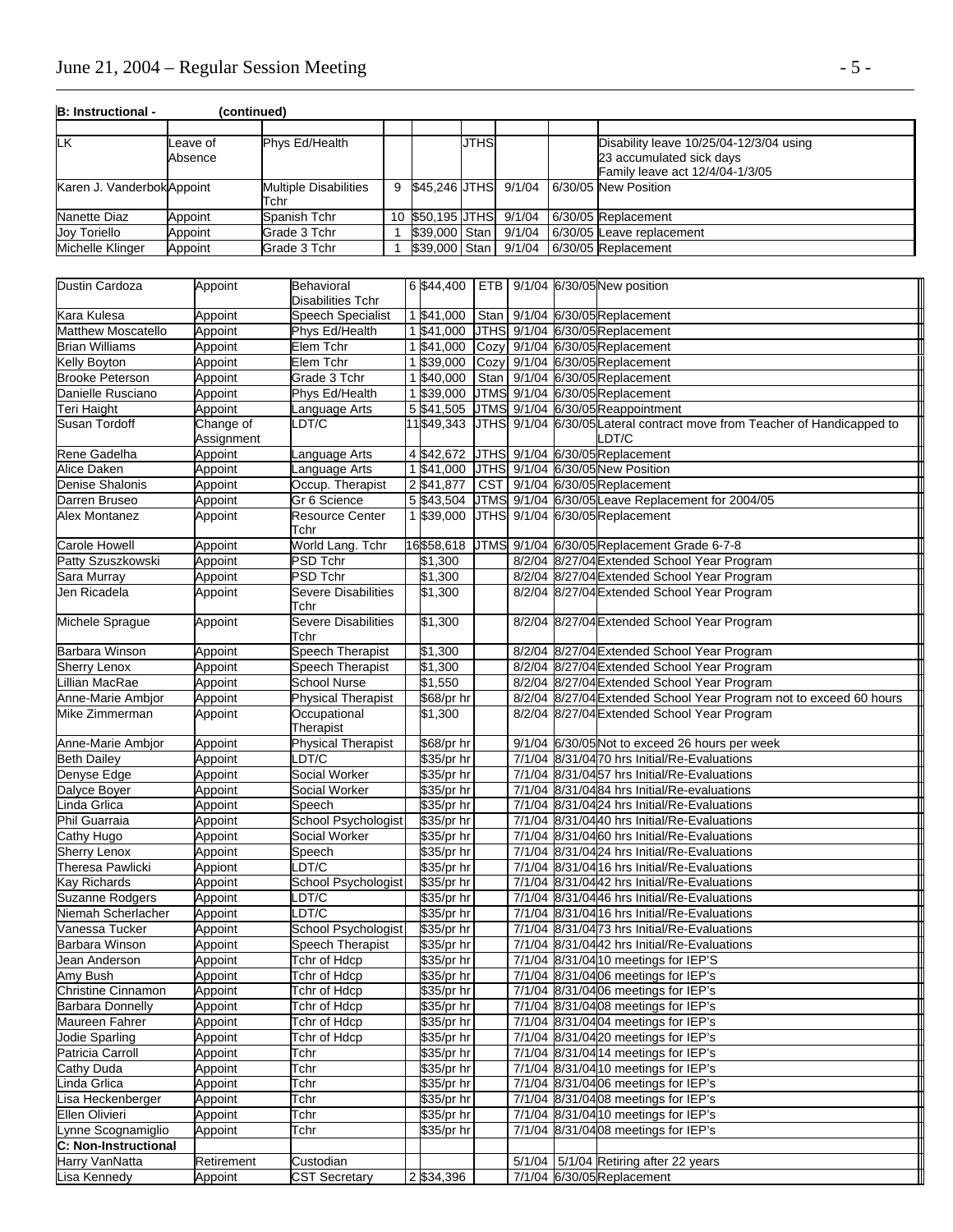# June 21, 2004 – Regular Session Meeting - 6 -

| Donna VanderPloeg                       | Appoint            | Curr Ofc Sec                   | \$36,996                 |  |                                  | 7/1/04 6/30/05 Replacement                         |
|-----------------------------------------|--------------------|--------------------------------|--------------------------|--|----------------------------------|----------------------------------------------------|
| C: Non-Instructional                    | (Continued)        |                                |                          |  |                                  |                                                    |
| Matthew Signorello                      | Appoint            | Summer Tech                    | \$10.83/hr               |  |                                  | 6/14/04 8/30/04 Computer cleaning & set-up         |
| Michael Harris                          | Appoint            | Summer Tech                    | \$10.83/hr               |  |                                  | 6/14/04 8/30/04 Computer cleaning & set-up         |
| Susan Tack                              | Appoint            | Out of District Aide           | \$15.40/hr               |  |                                  | 9/1/04 6/30/05 To meet requirements of student IEP |
| Susanne Porter                          | Appoint            | Spec Ed Aide                   | \$500                    |  |                                  | 8/2/04 8/27/04 For extended school year program    |
| Donna Marie Spaan                       | Appoint            | Spec Ed Aide                   | \$500                    |  |                                  | 8/2/04 8/27/04 For extended school year program    |
| <b>Stacy Trautmann</b>                  | Appoint            | Spec Ed Aide                   | \$500                    |  |                                  | 8/2/04 8/27/04 For extended school year program    |
| Connie Barile                           | Appoint            | Spec Ed Aide                   | \$500                    |  |                                  | 8/2/04 8/27/04 For extended school year program    |
| Anne Towers                             | Appoint            | Spec Ed Aide                   | \$500                    |  |                                  | 8/2/04 8/27/04 For extended school year program    |
| Mary Reid                               | Appoint            | Spec Ed Aide                   | \$500                    |  |                                  | 8/2/04 8/27/04 For extended school year program    |
| Cheryl Wood                             | Appoint            | Spec Ed Aide                   | \$500                    |  |                                  | 8/2/04 8/27/04 For extended school year program    |
| Donna Castelonia                        | Appoint            | Spec Ed Aide                   | \$500                    |  |                                  | 8/2/04 8/27/04 For extended school year program    |
| Connie Barile                           | Appoint            | <b>Bus Aide</b>                | \$150                    |  |                                  | 8/2/04 8/27/04 For extended school year program    |
| Donna Castelonia                        | Appoint            | <b>Bus Aide</b>                | \$150                    |  |                                  | 8/2/04 8/27/04 For extended school year program    |
| Helen Remshifski                        | Appoint            | Secretary                      | \$1,500                  |  |                                  | 8/2/04 8/27/04 For extended school year program    |
| Cindy Cataldo                           | Appoint            | <b>Bus Driver</b>              | \$23.91/hr               |  |                                  | 8/2/04 8/27/04 For extended school year program    |
| <b>Shirley Buchanan</b>                 | Appoint            | <b>Bus Driver</b>              | \$23.91/hr               |  |                                  | 8/2/04 8/27/04 For extended school year program    |
| Linda Burns                             | Appoint            | Sub Bus Driver                 | \$23.91/hr               |  |                                  | 8/2/04 8/27/04 For extended school year program    |
| Janet Tanis                             | Appoint            | <b>Sub Bus Driver</b>          | \$23.91/hr               |  |                                  | 8/2/04 8/27/04 For extended school year program    |
| Helen Vindici                           | Appoint            | <b>Sub Bus Driver</b>          | \$20.91/hr               |  |                                  | 8/2/04 8/27/04 For extended school year program    |
| Susan Talmadge                          | Appoint            | Sub Bus Driver                 | \$15.30/hr               |  |                                  | 8/2/04 8/27/04 For extended school year program    |
| D: Substitutes/Other                    |                    |                                |                          |  |                                  |                                                    |
| <b>Barbara Allemand</b>                 | Appoint            | Sub secretary                  | $\sqrt{$7.50/hr}$        |  | 7/1/04 6/30/05                   |                                                    |
| Rosemary Bush                           | Appoint            | Sub secretary                  | \$7.50/hr                |  | 7/1/04 6/30/05                   |                                                    |
| isa Carroll                             | Appoint            | Sub secretary                  | \$7.50/hr                |  | 7/1/04 6/30/05                   |                                                    |
| Cora Lee Coelho                         | Appoint            | Sub secretary                  | \$7.50/hr                |  | 7/1/04 6/30/05                   |                                                    |
| Jerry Corsaro                           | Appoint            | Sub secretary                  | \$7.50/hr                |  | 7/1/04 6/30/05                   |                                                    |
| Cecelia Donkersloot                     | Appoint            | Sub secretary                  | \$7.50/hr                |  | 7/1/04 6/30/05                   |                                                    |
| Barbara Duym                            | Appoint            | Sub secretary                  | \$7.50/hr                |  | 7/1/04 6/30/05                   |                                                    |
| Susan Farley                            | Appoint            | Sub secretary                  | \$7.50/hr                |  | 7/1/04 6/30/05                   |                                                    |
| Jeanne Hantson                          | Appoint            | Sub secretary                  | \$7.50/hr                |  | 7/1/04 6/30/05                   |                                                    |
| Pam Kallas                              | Appoint            | Sub secretary                  | \$7.50/hr                |  | 7/1/04 6/30/05                   |                                                    |
| Lisa Kasica                             | Appoint            | Sub secretary                  | \$7.50/hr                |  | 7/1/04 6/30/05                   |                                                    |
| Bibi Lakhicharran                       | Appoint            | Sub secretary                  | \$7.50/hr                |  | 7/1/04 6/30/05                   |                                                    |
| <b>Barbara McSorley</b>                 | Appoint            | Sub secretary                  | \$7.50/hr                |  | 7/1/04 6/30/05                   |                                                    |
| Linda Malloy                            | Appoint            | Sub secretary                  | \$7.50/hr                |  | 7/1/04 6/30/05                   |                                                    |
| Noreen O'Neill                          | Appoint            | Sub secretary                  | \$7.50/hr                |  | 7/1/04 6/30/05                   |                                                    |
| Jayne Pardee                            | Appoint            | Sub secretary                  | \$7.50/hr                |  | 7/1/04 6/30/05                   |                                                    |
| Helen Ricadela                          | Appoint            | Sub secretary                  | \$7.50/hr                |  | 7/1/04 6/30/05                   |                                                    |
| Patricia Romano                         | Appoint            | Sub secretary                  | \$7.50/hr                |  | 7/1/04 6/30/05                   |                                                    |
| Sue Peterson                            | Appoint            | Sub secretary                  | \$7.50/hr                |  | 7/1/04 6/30/05                   |                                                    |
| <b>Stacy Trautmann</b>                  | Appoint            | Sub secretary                  | \$7.50/hr                |  | 7/1/04 6/30/05                   |                                                    |
| <b>Brenda Weir</b>                      | Appoint            | <b>Sub Secretary</b>           | \$7.50/hr                |  | 7/1/04 6/30/05                   |                                                    |
| <b>Nusret Alilov</b>                    | Appoint            | Sub custodian                  | \$10.83/hr               |  | 7/1/04 6/30/05                   |                                                    |
| <b>Thomas Courtney</b>                  | Appoint            | Sub custodian                  | \$10.83/hr               |  | 7/1/04 6/30/05                   |                                                    |
| Al Feti                                 | Appoint            | Sub custodian                  | \$10.83/hr               |  | 7/1/04 6/30/05                   |                                                    |
| Frank Frazzano Jr.                      | Appoint            | Sub custodian                  | \$10.83/hr               |  | 7/1/04 6/30/05                   |                                                    |
| Barbara Giancola<br><b>Robert Gomes</b> | Appoint            | Sub custodian                  | \$10.83/hr               |  | 7/1/04 6/30/05                   |                                                    |
|                                         | Appoint            | Sub custodian                  | \$10.83/hr               |  | 7/1/04 6/30/05                   |                                                    |
| Steve Hannaway<br>Roseann Herud         | Appoint<br>Appoint | Sub custodian<br>Sub custodian | \$10.83/hr<br>\$10.83/hr |  | 7/1/04 6/30/05<br>7/1/04 6/30/05 |                                                    |
|                                         |                    | Sub custodian                  | \$10.83/hr               |  | 7/1/04 6/30/05                   |                                                    |
| Dwayne Koning<br>Jerome Lucas           | Appoint<br>Appoint | Sub custodian                  | \$10.83/hr               |  | 7/1/04 6/30/05                   |                                                    |
| Frank McBride                           | Appoint            | Sub custodian                  | \$10.83/hr               |  | 7/1/04 6/30/05                   |                                                    |
| Ken Meyers                              | Appoint            | Sub custodian                  | \$10.83/hr               |  | 7/1/04 6/30/05                   |                                                    |
| Stephanie Riker                         | Appoint            | Sub custodian                  | \$10.83/hr               |  | 7/1/04 6/30/05                   |                                                    |
| Richard Sheridan                        | Appoint            | Sub custodian                  | \$10.83/hr               |  | 7/1/04 6/30/05                   |                                                    |
| Nishant Vyas                            | Appoint            | Sub custodian                  | \$10.83/hr               |  | 7/1/04 6/30/05                   |                                                    |
| Adrian Zaimaj                           | Appoint            | Sub custodian                  | \$10.83/hr               |  | 7/1/04 6/30/05                   |                                                    |
| E. Extra Duty Pay                       |                    |                                |                          |  |                                  |                                                    |
|                                         |                    |                                |                          |  |                                  |                                                    |
| Laura Ajaj                              | Appoint            | <b>Curriculum Writing</b>      | \$30/hr                  |  |                                  | 20 hrs writing - Algebra II                        |
| Sandra Fisher                           | Appoint            | <b>Curriculum Writing</b>      | \$30/hr                  |  |                                  | 20 hrs writing-Algebra II Honors                   |
|                                         |                    |                                |                          |  |                                  |                                                    |
| Kyla Shanahan                           | Rescind            | 8 <sup>th</sup> gr chaperone   | \$100/day                |  |                                  | Coaching conflicts                                 |
| <b>Steve Gottlieb</b>                   | Appoint            | 8 <sup>th</sup> gr chaperone   | \$100/day                |  |                                  | Philadelphia Trip May 19-21, 2004                  |
| <b>Christine Stewart</b>                |                    | 8 <sup>th</sup> gr chaperone   |                          |  |                                  | Philadelphia Trip May 19-21, 2004                  |
|                                         | Appoint            |                                | \$100/day                |  |                                  |                                                    |
| Cheryl Cantoni                          | Appoint            | <b>Mentoring Meeting</b>       | \$55/day                 |  |                                  | Mentoring workshop 8/03                            |
|                                         |                    |                                |                          |  |                                  |                                                    |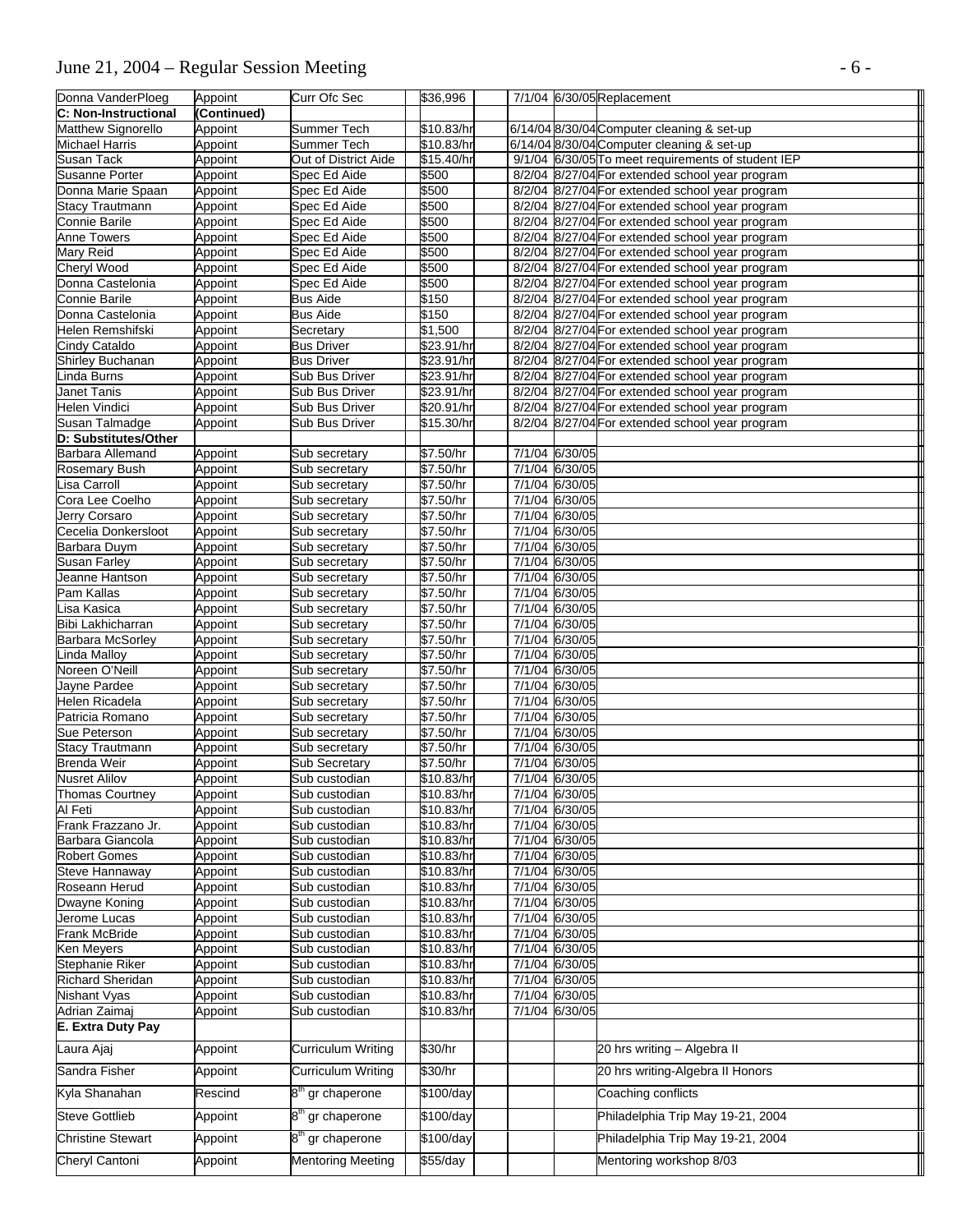# June 21, 2004 – Regular Session Meeting - 7 -

| <b>Sharon Clayton</b>             |                                         | Appoint |                                                                   | <b>Mentoring Meeting</b><br>\$55/day                                           |          |            | Mentoring workshop 8/03 |                 |                              |                         |                                              |               |                                                        |
|-----------------------------------|-----------------------------------------|---------|-------------------------------------------------------------------|--------------------------------------------------------------------------------|----------|------------|-------------------------|-----------------|------------------------------|-------------------------|----------------------------------------------|---------------|--------------------------------------------------------|
| E. Extra Duty Pay                 |                                         |         |                                                                   |                                                                                |          |            |                         |                 |                              |                         |                                              |               |                                                        |
| Kathleen Mansbery                 |                                         | Appoint |                                                                   | \$55/day<br>Mentoring Meeting                                                  |          |            |                         |                 |                              | Mentoring workshop 8/03 |                                              |               |                                                        |
| <b>Rosemary McHugh</b><br>Appoint |                                         |         | <b>Mentoring Meeting</b>                                          |                                                                                | \$55/day |            |                         |                 |                              | Mentoring workshop 8/03 |                                              |               |                                                        |
| Jeanne O'Neill                    |                                         | Appoint |                                                                   | State Science Day                                                              |          | \$468.35   |                         | 2003/04 5/18/04 |                              |                         |                                              |               |                                                        |
| Joe Guziewicz                     |                                         | Appoint |                                                                   | State Science Day                                                              |          | \$468.35   |                         | 2003/04 5/18/04 |                              |                         |                                              |               |                                                        |
| Lisa Hopper                       |                                         | Appoint |                                                                   | <b>State Science Day</b>                                                       |          | \$468.35   |                         | 2003/04 5/18/04 |                              |                         |                                              |               |                                                        |
| <b>Brenda Smith</b>               |                                         | Appoint |                                                                   | Curriculum Writing                                                             |          | \$30/pr hr |                         |                 |                              |                         |                                              |               | 12 hrs 6-7-8 grade Keyboarding/Computer applications & |
|                                   |                                         |         |                                                                   |                                                                                |          |            |                         |                 |                              |                         | Desktop Publishing curriculum                |               |                                                        |
| Karen Correia                     |                                         | Appoint |                                                                   | Curriculum Writing                                                             |          | \$30/pr hr |                         |                 |                              |                         | 12 hrs 6-7-8 grade Art Curriculum            |               |                                                        |
| Cathleen Hille                    |                                         | Rescind |                                                                   | <b>Public Relations</b>                                                        |          | \$738.40   |                         | WR 2003/04      |                              |                         | Went on a Leave of absence                   |               |                                                        |
| Cathleen Hille                    |                                         | Appoint |                                                                   | <b>Public Relations</b>                                                        |          | \$349.20   |                         | WR 2003/04      |                              |                         | Completed 1 <sup>st</sup> half of assignment |               |                                                        |
| <b>Sharon Bock</b>                |                                         | Appoint |                                                                   | <b>Public Relations</b>                                                        |          | \$349.20   |                         | WR 2003/04      |                              |                         | Completed 2 <sup>nd</sup> half of assignment |               |                                                        |
|                                   | Course<br>Reimbursements<br><b>NAME</b> |         | <b>COURSE</b>                                                     |                                                                                |          |            |                         |                 |                              |                         | <b>APPLICATION#</b>                          |               | <b>AMOUNT</b>                                          |
|                                   | Archer, Sandra                          |         |                                                                   | <b>Independent Study</b>                                                       |          |            |                         |                 |                              | 48                      |                                              | $\mathcal{S}$ | 660.36                                                 |
|                                   | Cheryl Cantoni                          |         |                                                                   | <b>Shakespeare Studies</b>                                                     |          |            |                         |                 |                              | 34                      |                                              |               |                                                        |
|                                   |                                         |         |                                                                   | <b>Histories of Europe Dictators</b>                                           |          |            |                         |                 |                              | 35                      | \$1,500.00<br>17<br>\$600.00<br>\$1,110.36   |               |                                                        |
|                                   | Correia, Karen                          |         |                                                                   | Models of Effective Teaching                                                   |          |            |                         |                 |                              | 16                      |                                              |               |                                                        |
|                                   | Costabile,                              |         |                                                                   | <b>Effective Classroom Management</b><br><b>Applied Development Psychology</b> |          |            |                         |                 |                              | 40                      |                                              |               |                                                        |
| Jennifer                          |                                         |         |                                                                   |                                                                                |          |            |                         |                 |                              |                         |                                              |               |                                                        |
| Courtney, Jan                     |                                         |         |                                                                   | The High Performing Teacher                                                    |          |            |                         |                 |                              | $\overline{4}$          |                                              |               | \$600.00                                               |
|                                   |                                         |         |                                                                   | Learning Styles                                                                |          |            |                         |                 |                              | $\mathfrak s$           |                                              |               |                                                        |
| D'Arco, Patricia                  |                                         |         | The High Performing Teacher<br>Learning Styles                    |                                                                                |          |            |                         |                 | $\sqrt{2}$<br>$\mathfrak{Z}$ |                         |                                              | \$600.00      |                                                        |
|                                   | Engelsman, Taisa                        |         |                                                                   | <b>Business German I</b>                                                       |          |            |                         |                 | 43                           |                         |                                              | \$1,419.60    |                                                        |
|                                   |                                         |         |                                                                   | Adv. Conversation & Composition                                                |          |            |                         |                 |                              | 45                      |                                              |               |                                                        |
|                                   | Harris, Nancy                           |         | <b>Curriculum Supervision</b>                                     |                                                                                |          |            |                         | 33              |                              |                         | \$1,050.00                                   |               |                                                        |
|                                   | Helfand, Deborah                        |         |                                                                   | Air Resources Management                                                       |          |            |                         |                 |                              | 41                      |                                              |               | \$1,500.00                                             |
|                                   | Hille, Cathleen                         |         | Principles of Curriculum Develop.<br>Leadership in Learning Comm. |                                                                                |          |            |                         |                 | 42<br>47                     |                         |                                              | \$559.50      |                                                        |
|                                   |                                         |         |                                                                   |                                                                                |          |            |                         |                 |                              |                         |                                              |               |                                                        |
|                                   | Todd, Holzchuh                          |         |                                                                   | The High Performing Teacher                                                    |          |            |                         |                 |                              | 13                      |                                              |               | \$600.00                                               |
|                                   | Bertha                                  |         |                                                                   | Learning Styles                                                                |          |            |                         |                 |                              | 19                      |                                              |               |                                                        |
|                                   | Hough, Brian J.                         |         | The High Performing Teacher                                       |                                                                                |          |            |                         | 8               |                              |                         | \$600.00                                     |               |                                                        |
|                                   |                                         |         |                                                                   | Learning Styles                                                                |          |            |                         |                 | 9                            |                         |                                              |               |                                                        |
|                                   | McLeod,                                 |         |                                                                   | <b>Collaborative Action Research</b>                                           |          |            |                         |                 |                              | 28                      |                                              |               | \$1,500.00                                             |
|                                   | Maryellen<br>Migliacci, Louis           |         |                                                                   | Incl of Sp Needs Students<br>Foundations of Curriculum                         |          |            |                         |                 |                              | 29<br>10                |                                              |               | \$1,050.00                                             |
|                                   |                                         |         |                                                                   | Secondary School Curriculum                                                    |          |            |                         |                 |                              | 12                      |                                              |               |                                                        |
|                                   | Moore, Colleen                          |         |                                                                   | <b>Learning Styles</b>                                                         |          |            |                         |                 |                              | 14                      |                                              |               | \$600.00                                               |
|                                   |                                         |         |                                                                   | The High Performing Teacher                                                    |          |            |                         |                 |                              | 15                      |                                              |               |                                                        |
|                                   | Ottavinia, Amy                          |         |                                                                   | <b>Learning Styles</b>                                                         |          |            |                         |                 |                              | 6                       |                                              | \$            | 600.00                                                 |
|                                   |                                         |         |                                                                   | The High Performing Teacher                                                    |          |            |                         |                 |                              | 7                       |                                              |               |                                                        |
|                                   | Smid, Melissa                           |         |                                                                   | Change through Action Research<br>Principles of Leadership                     |          |            |                         |                 |                              | 57<br>58                |                                              |               | \$1,500.00                                             |
|                                   | Sparling, Jodie                         |         |                                                                   | Strat. For Dev. Social, Emot. & Rec.                                           |          |            |                         |                 |                              |                         |                                              |               | \$600.00                                               |
|                                   |                                         |         |                                                                   | for students w/exceptionalities                                                |          |            |                         |                 |                              | 22                      |                                              |               |                                                        |
|                                   |                                         |         |                                                                   | <b>Behavior Management</b>                                                     |          |            |                         |                 |                              | 50                      |                                              |               |                                                        |
|                                   | Stewart, Babette                        |         |                                                                   | Syles of Teaching                                                              |          |            |                         |                 |                              | 37                      | 600.00<br>\$                                 |               |                                                        |
|                                   | Tadenev, Tatyana                        |         |                                                                   | <b>Classroom Assessment Techniques</b><br>Incl. Of Spec Needs Stud. in Class   |          |            |                         |                 |                              | 49<br>26                |                                              | \$            | 600.00                                                 |
|                                   |                                         |         |                                                                   | <b>Collaborative Action Research</b>                                           |          |            |                         |                 |                              | 27                      |                                              |               |                                                        |
|                                   | Vandigriff,                             |         |                                                                   | Learning Styles                                                                |          |            |                         |                 |                              | 23                      |                                              |               | \$1,500.00                                             |
| Patricia                          |                                         |         | The High Performing Teacher                                       |                                                                                |          |            |                         |                 |                              | $24\,$                  |                                              |               |                                                        |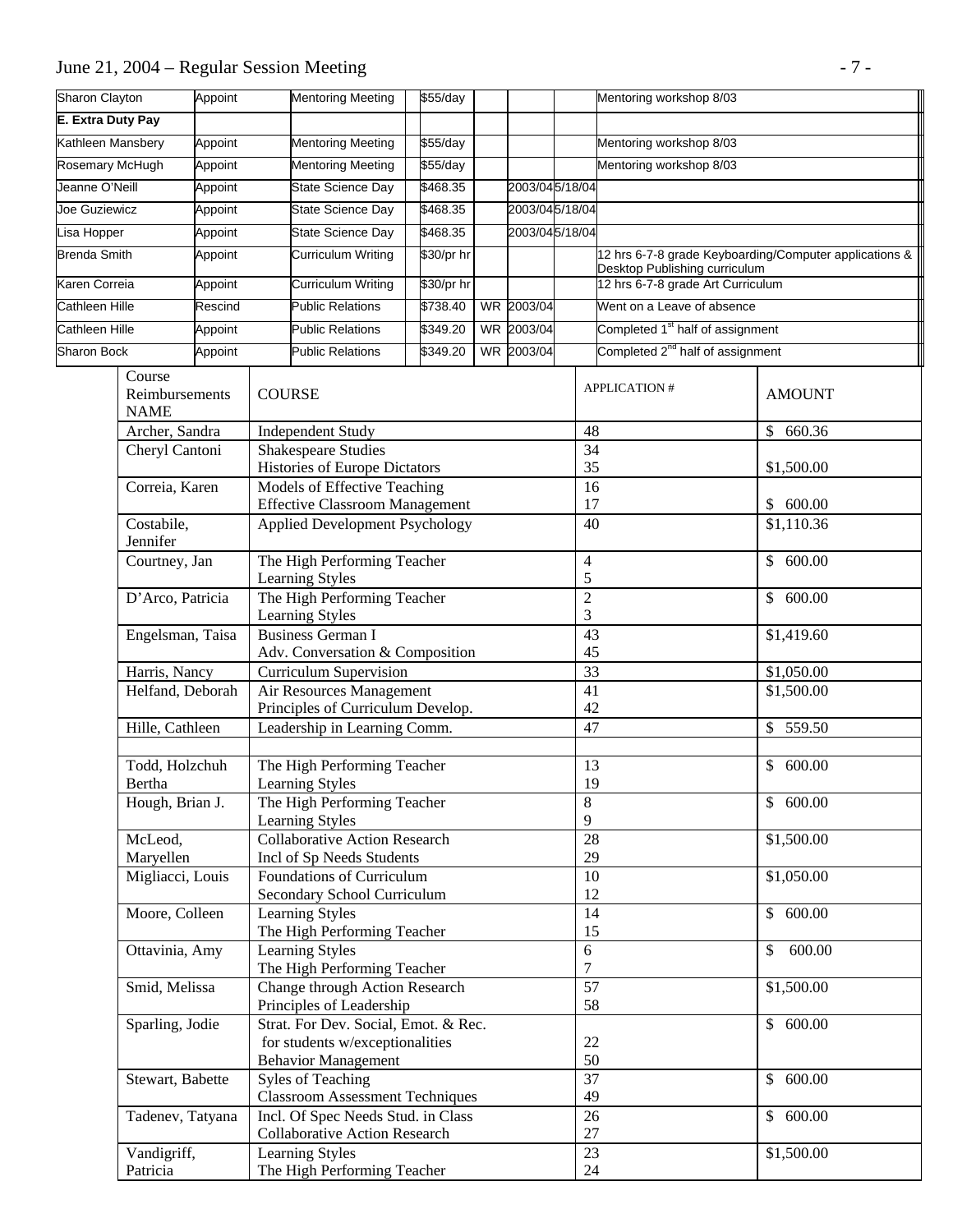| T<br>Weir.<br>Kathleen | Studies of the Arts & Literature | $+0c$<br>.064 |
|------------------------|----------------------------------|---------------|

| <b>Course Reimbursements</b><br><b>Administrator Name</b> | <b>COURSE</b>                                                 | <b>AMOUNT</b> |
|-----------------------------------------------------------|---------------------------------------------------------------|---------------|
| Baggs, Bernard                                            | Cybernetic Research<br>Principles of Public Sector Bargaining | \$4,235.00    |

 **H.2** Motion to approve Job Descriptions as indicated below for use in the Jefferson Township Public School District as developed by the Evaluation & Revision Committee. (Copies available for review)

**ESL Bilingual Education Teacher**  Health & Physical Education Teacher Technical Coordinator Assistant To Technical Coordinator Central Media Distribution Teacher Elective Team Coordinator MS Academic Team Leader Purchasing Specialist K-12 Subject Area Teacher Media Specialist School Social Worker Special Education Aide Speech Language Specialist Technical Support Assistant Technology Teacher Guidance Counselor Substance Awareness Coordinator Confidential Secretary Secretary Level I Secretary Level III Secretary Level IV Elementary Education Teacher LDT/C School Psychologist Special Education Teacher Hall Monitor Classroom Aide Cafeteria Aide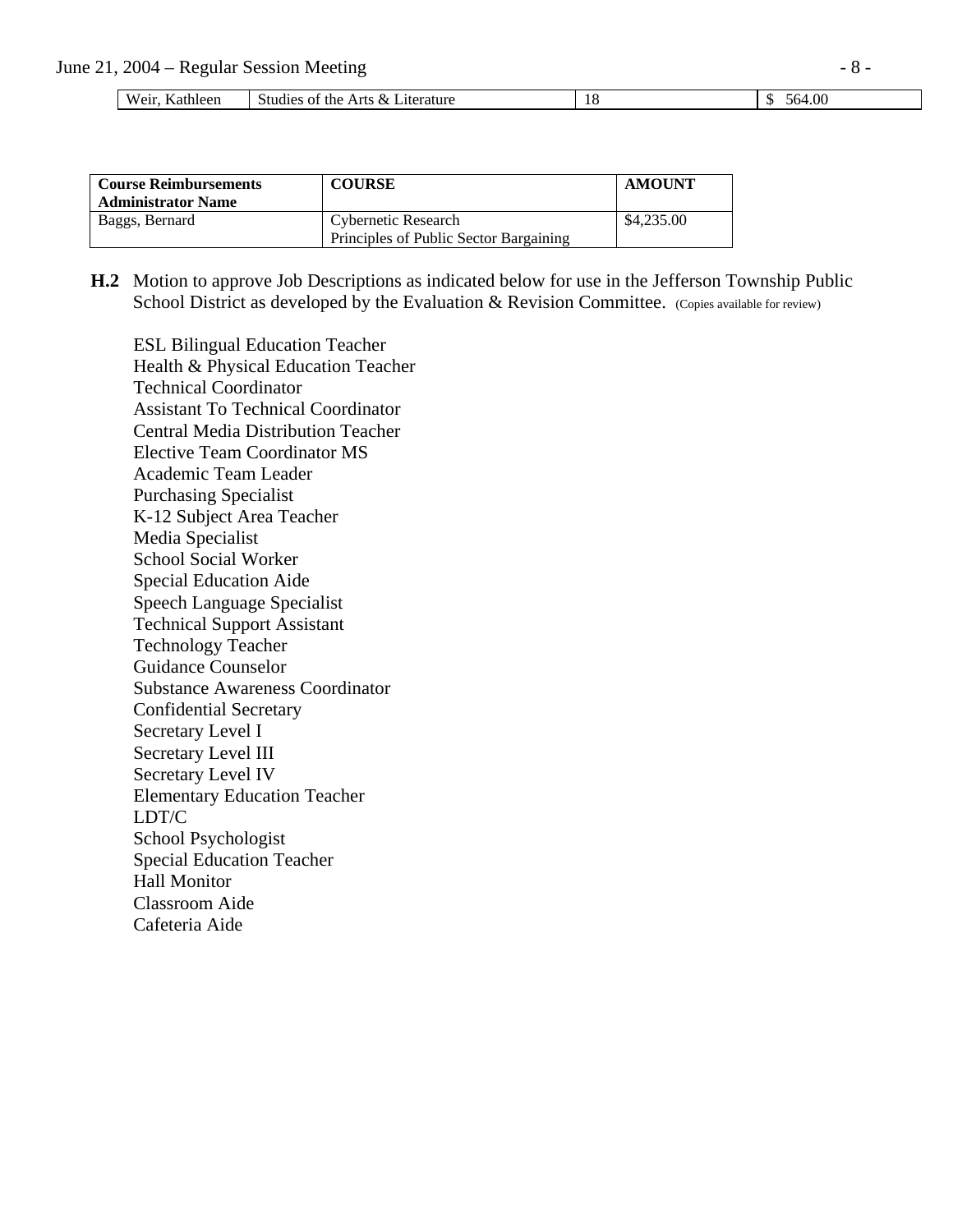### **H.2 continued:**

 Level I Mechanic Level II Mechanic Master Mechanic School Bus Driver Secretary to Transportation Coordinator Supervisor of Special Education

| Roll call vote: Mr. Andre | - Yes | Mrs. Hardy           | - Yes |
|---------------------------|-------|----------------------|-------|
| Mr. Erdmann - Yes         |       | Miss Klepp           | - Yes |
| Mr. Hanisch - Yes         |       | Mrs. Van Houwe - Yes |       |

All in favor. Motion carried.

## **I**. **EDUCATION COMMITTEE**

Motion by Mr. Hanisch, seconded by Miss Klepp, to accept the recommendation of the Superintendent to approve and adopt motions I.1 and I.2, as described below:

**I.1** Motion to approve placement of student out of district as indicated below:

M-16-7 New Hope Foundation/Monmouth-Ocean ESC effective 4/28/04 Tuition \$240/weekly

**I.2** Motion to approve **application for a waiver** of the New Jersey Administrative Code 6:8 3.(b)1, which requires a Principal in each school. (Copy available for review)

| Roll call vote: Mr. Andre | - Yes             | Mrs. Hardy           | - Yes |
|---------------------------|-------------------|----------------------|-------|
|                           | Mr. Erdmann - Yes | Miss Klepp           | - Yes |
|                           | Mr. Hanisch - Yes | Mrs. Van Houwe - Yes |       |

All in favor. Motion carried.

 Motion by Mr. Hanisch, seconded by Miss Klepp, to accept the recommendation of the Superintendent to approve and adopt motions I.3 - I.5, as described below:

- **I.3** Motion to approve the revised 8-period Master Schedule for the Jefferson Township Middle and **High School.** (Pursuant to the June 14<sup>th</sup> public presentation)
- **I.4** Motion to approve the revised Grade 8 World Language Program providing one full year of instruction in French, Spanish or German as a Core requirement for all students.
- **I.5** Motion to approve resources needed to implement this course of study, including two new World Language Teachers and instructional materials, including but not limited to textbooks, workbooks and technology based programs.

| Roll call vote: Mr. Andre | $-$ Yes |                  | Mr. Hanisch - Yes Mrs. Van Houwe - Yes |
|---------------------------|---------|------------------|----------------------------------------|
| Mr. Cuccio - Yes          |         | Mrs. Hardy - Yes |                                        |
| Mr. Erdmann - Yes         |         | Miss Klepp - Yes |                                        |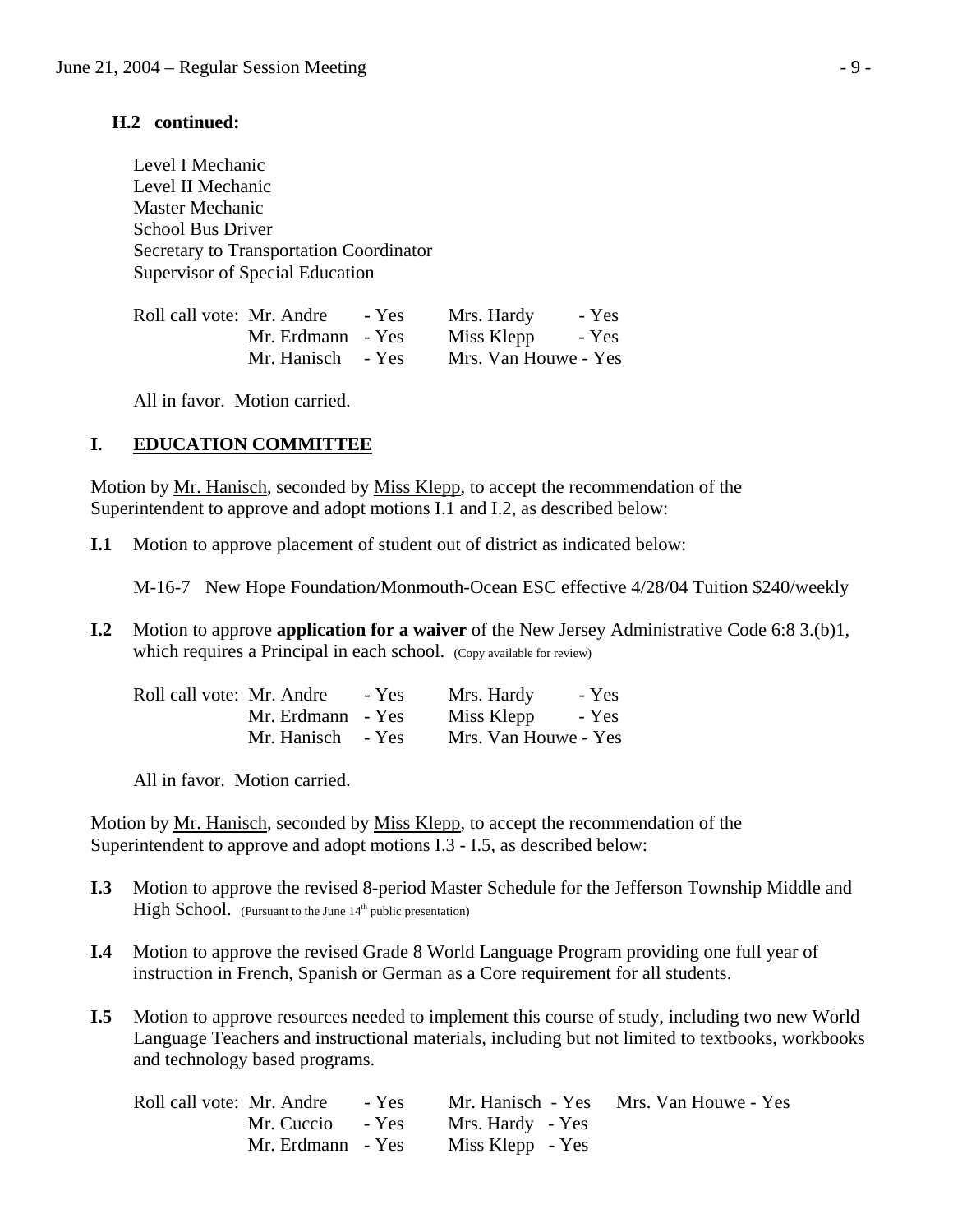#### June 21, 2004 – Regular Session Meeting - 10 -

All in favor. Motion carried.

| Mr. Hanisch noted the <b>enrollment</b> as of 5/31/04: |
|--------------------------------------------------------|
|                                                        |

|                           | $Jun-03$ | May 03 | May 04 |
|---------------------------|----------|--------|--------|
| R. F. Drummond            | 100      | 100    | 99     |
| Milton                    | 181      | 181    | 217    |
| Cozy Lake                 | 314      | 318    | 281    |
| <b>Stanlick</b>           | 260      | 261    | 261    |
| E.T. Briggs               | 398      | 398    | 380    |
| <b>White Rock</b>         | 484      | 483    | 493    |
| <b>Total Elementary</b>   | 1,737    | 1,741  | 1,731  |
| <b>JTMS</b>               | 870      | 870    | 890    |
| <b>JTHS</b>               | 952      | 953    | 991    |
| <b>GRAND TOTAL</b>        | 3,559    | 3,564  | 3,612  |
| Tuition students received | $\theta$ | 0      |        |
| Out of district placement | 58       | 58     | 57     |

## **J. BUILDING NEEDS COMMITTEE**

Motion by Mr. Cuccio, seconded by Mrs. Van Houwe, to accept the recommendation of the Superintendent to approve and adopt motions J.1 and J.2, as described below:

### **J.1** Motion to approve the following **change orders** for the HS/MS construction project:

| Contract#                                       | Change Order # Contractor |                               | Amount |                                                                                     |
|-------------------------------------------------|---------------------------|-------------------------------|--------|-------------------------------------------------------------------------------------|
| Base Bid and<br>Alt's GC1, 2, 3,<br>4, 5, 6 & 8 | 18                        | <b>TAK Construction</b>       | \$     | 1,200.00 Complete Block G<br>roof                                                   |
| E1                                              | $\overline{2}$            | <b>Brittashan Enterprises</b> | \$     | 5,783.17 Additional lighting<br>in gym                                              |
| E1                                              | 3                         | <b>Brittashan Enterprises</b> | \$     | 4,801.00 Electrical work<br>associated with MS<br>guidance area air<br>conditioning |

**J.2** Motion to approve the following **change orders** for the Stanlick/WR construction project:

| 5Α | 10 | Vespa Electric | \$           | 5,759. | Flow switch wiring,<br>modules & connec-<br>tion to fire alarm<br>panels |
|----|----|----------------|--------------|--------|--------------------------------------------------------------------------|
| 5Α | 11 | Vespa Electric | <sup>2</sup> | 1,101. | Labor & Materials to<br>permanently hook-up<br>water heater              |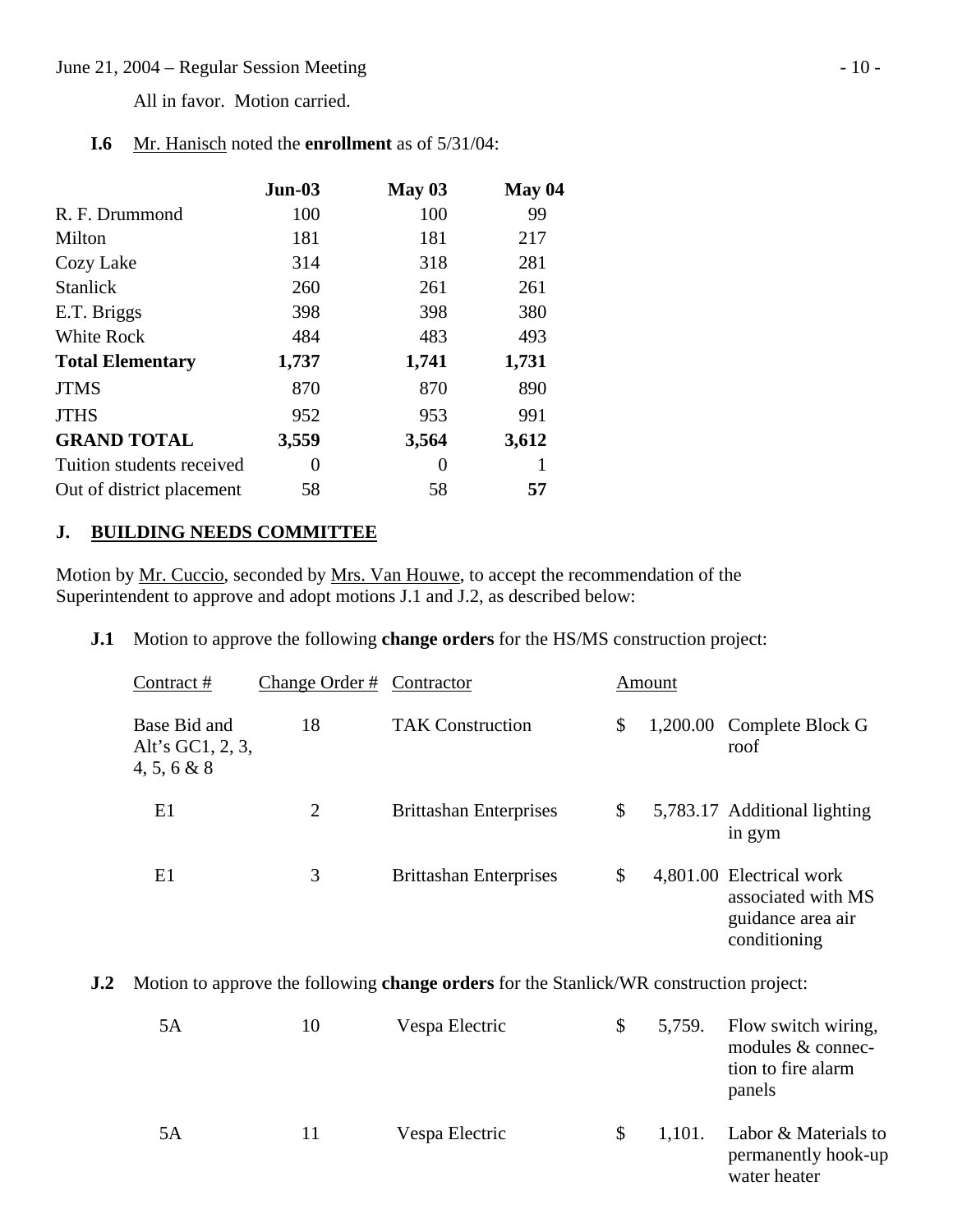## **J.2 continued**:

| 5A                        | 12                              |                | Vespa Electric                                                                 | \$<br>3,193. | Labor & Materials to<br>provide appropriate<br>lighting around the<br>skylights |
|---------------------------|---------------------------------|----------------|--------------------------------------------------------------------------------|--------------|---------------------------------------------------------------------------------|
| Roll call vote: Mr. Andre | Mr. Cuccio<br>Mr. Erdmann - Yes | - Yes<br>- Yes | Mr. Hanisch - Yes Mrs. Van Houwe - Yes<br>Mrs. Hardy - Yes<br>Miss Klepp - Yes |              |                                                                                 |

All in favor. Motion carried.

## **K. AUXILIARY COMMITTEE**

 Motion by Mrs. Van Houwe, seconded by Mr. Hanisch, to accept the recommendation of the Superintendent to approve and adopt motions K.1 through K.12, as described below:

- **K.1** Motion to approve the appointment of Wm. Connolly & Co., Inc, Insurance Agent of Record, per agreement, for the 2004-05 school year.
- **K.2** Motion to approve the Resolution to participate in the **Joint Transportation Agreement** for the 2004-2005 school year with Educational Services Commission of Morris County.
- **K.3** Motion to reject the low bid from H.A. De Hart & Son for the purchase of six 54-passenger **school buses**. Their bid did not meet the written specifications in many critical areas.
- **K.4** Motion to award the bid for the purchase of six 54-passenger **school buses** in the amount of \$336,300.00 to AmTran Bus Sales.
- **K.5** Motion to approve the disposal of **obsolete equipment,** in accordance with Policy #7300, Disposition of Property, as listed below:

 The following obsolete equipment is the Middle School's former metal woodshop equipment (non useable):

Asset # 000647, 000677, 000679, 000690, 000691

 **K.6** Motion to approve the **food service management** company renewal between the Jefferson Township Board of Education and Sodexho Management, Inc. for the 2004-2005 school year. This motion is based on the Board finding that the prior services of this contractor have been and are being provided in an effective and efficient manner. This contract, as quoted, includes a management fee of .0355 cents and an administrative fee of .066 cents per pattern meal and meal equivalent. Sodexho Management, Inc. guarantees a return of \$150,000 terms and conditions of the food service management contract between Jefferson Township Board of Education and **Sodexho Management, Inc**. for the 2004/2005 school year. This guarantee is contingent upon the following: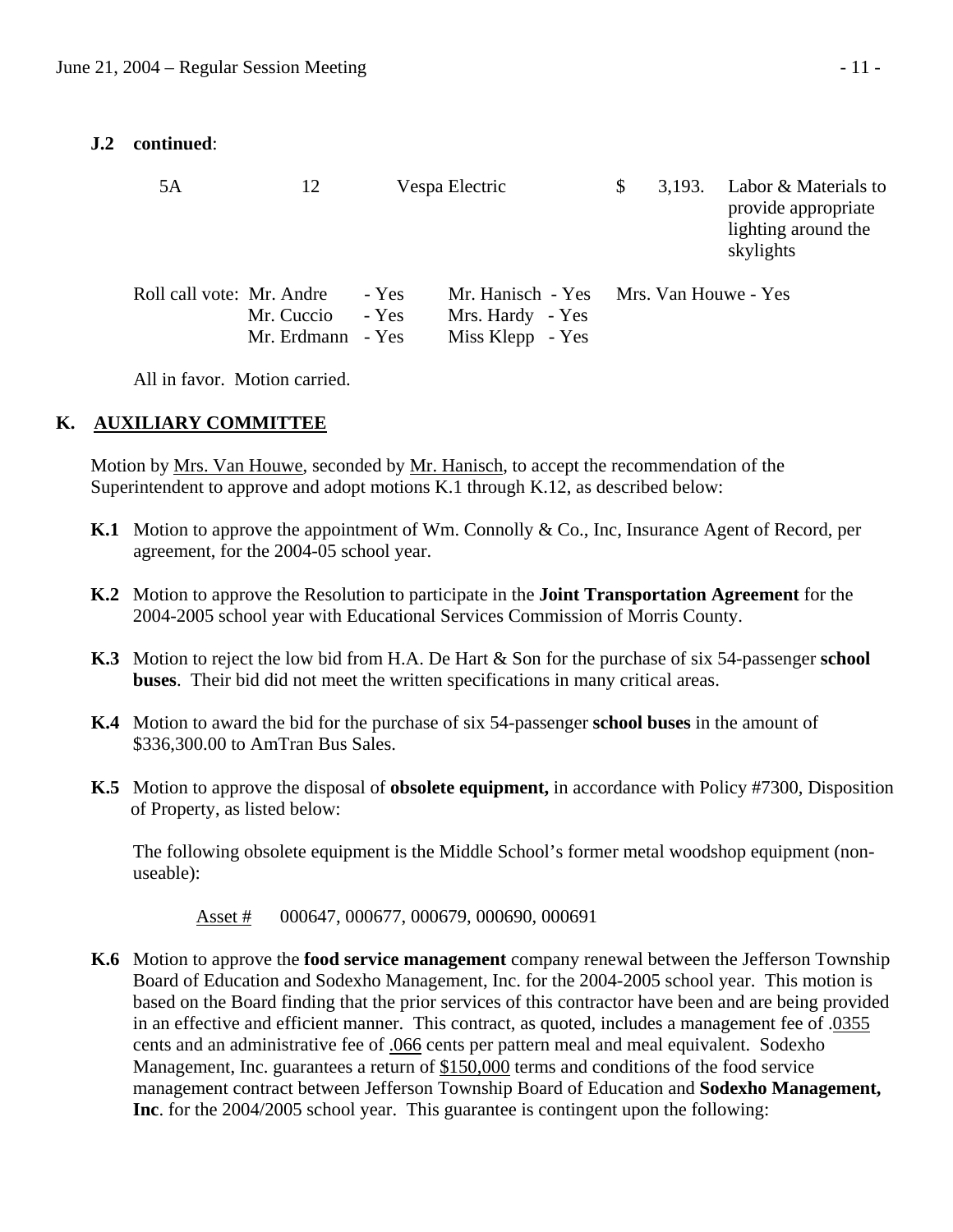A. Profit guaranteed will be reduced as attrition of district food service employees occurs. This amount shall be equal to the remaining year budgeted wages and benefits costs for that employee from the date of separation through the end of that calendar year. Replacement for such vacancies, may be made if necessary, and would be Sodexho employees.

B. Lunch prices of \$1.85, \$2.00, \$2.25 and Breakfast prices of \$1.00, \$1.10, \$1.30, representing no increase for the 2004-2005 school year.

- C. Closed campuses for lunch
- D. Reimbursement rates not less than \$0.32, \$1.00 and \$1.30 for breakfast
- E. Reimbursement rates not less than \$0.25, \$1.89 and \$2.29 for lunch
- F. A minimum of 180 feeding days for the 2004-2005 school year

 Meal equivalents should be the result of dividing the total of Gross Sales exclusive of Pattern Meal sales (but inclusive of cash for adult meals, a la carte food and beverage sales, milk program income, snack bar, catering, vending, conferences, food service in-kind meals, or any other functions) by one and 50/100 dollars (\$1.50.)

- **K.7** Motion to approve the terms and conditions of the custodial management contract between Jefferson Township Board of Education and **Aramark** for the 2004/2005 school year, effective July 1, 2004, in the total annual amount of \$266,169, in accordance with Option #1 of the letter from Scott Beers dated June 2, 2004. Effective October 1, 2004, the district agrees to equally share in the cost and expense of the third manager at a monthly cost of \$3,797, which is included in the total annual amount. (Copy available for review)
- **K.8** Motion to accept the **donation** of \$5,000 to Ellen T. Briggs/Stanlick/Robert F. Drummond Schools of \$5,000 allocated for supplies and programs from the Jefferson Consolidated PTA, in accordance with Policy #1323, Gifts, Grants and Bequests.
- **K.9** Motion to accept the **donation** of the items listed below, along with their estimated value (\$3,427.38 total), to White Rock Elementary School from the Milton Tri-School PTA, in accordance with Policy #1323, Gifts, Grants and Bequests:

| Item                                 | Value    |
|--------------------------------------|----------|
| <b>Two Trombones</b>                 | 400.00   |
| Time for Kids Magazine               | 127.98   |
| <b>Batteries and Fertilized Eggs</b> | 50.00    |
| Food for Project Challenge           | 300.00   |
| Various Genres of Liter              | 150.00   |
| <b>World Music Drumming Package</b>  | 2,399.40 |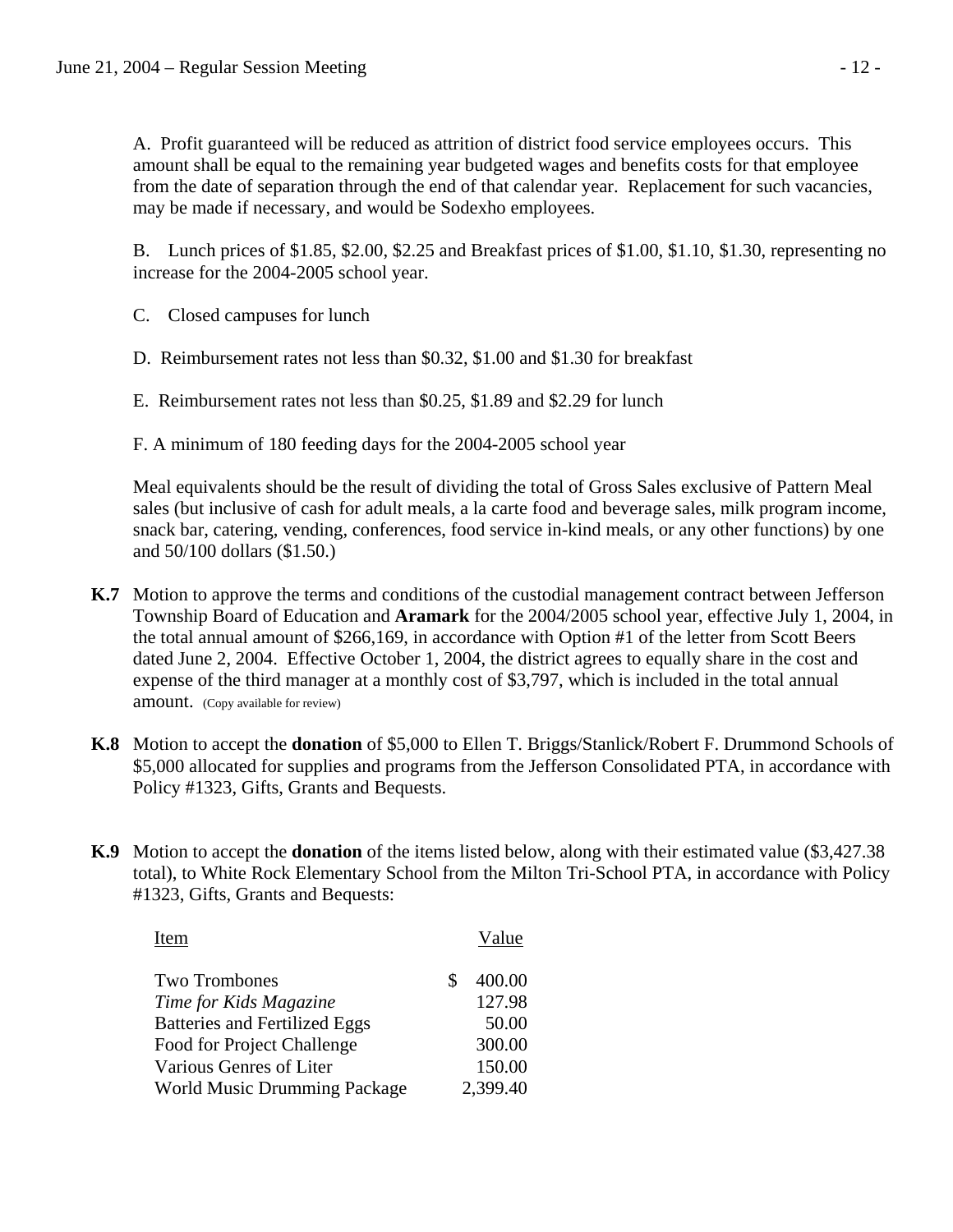**K.10** Motion to accept the **donation** of the items listed below, along with their estimated value, to Jefferson Township High School from Mr. Ron Kota, in accordance with Policy #1323, Gifts, Grants and Bequests:

**Item Value** Specimens and Minerals  $$2,200.00$ 

- **K.11** Motion to approve Kiddie Academy of Jefferson as an **approved Day Care Center** for the 2004/2005 school year.
- **K.12** Motion to accept the Department of Education's preliminary review of the Cozy Lake Pumping Station and agree to the following: (Copy available for review)
	- 1. The Department's determination on spaces inconsistent with the facilities efficiency standards or the applicable programmatic model in the district's approved Long-range facilities plan is Not Applicable because the Department has determined that the project is consistent with the District's long-range facilities plan, is not subject to educational adequacy review, does not increase the gross square footage of the school facility, and that the building system costs are eligible.
	- 2. The District will be the agency selected to construct the school facilities project
	- 3. The District elects to construct its school facilities project State funding share support through a **Grant**
	- 4. The District accepts the preliminary eligible costs (PEC) of \$224,000 (40%) State Share and \$336,000 (60%) District share, as final eligible costs (FEC), and will not appeal it.

| Roll call vote: Mr. Andre - Yes |                  | Mr. Hanisch - Yes Mrs. Van Houwe - Yes |
|---------------------------------|------------------|----------------------------------------|
| Mr. Cuccio - Yes                | Mrs. Hardy - Yes |                                        |
| Mr. Erdmann - Yes               | Miss Klepp - Yes |                                        |

All in favor. Motion carried.

## **L. COMMITTEE REPORTS** – None.

## **M. CORRESPONDENCE**

Mr. Andre received a letter from the Bicentennial Committee requesting time capsule contribution.

A petition was presented to name the weight room in honor of  $2<sup>nd</sup>$  Marine Lt. John Thomas Wroblewski.

A letter was received regarding the fire alarms at the HS and MS – there is a fire watch on a 24/7 basis.

## **N. OLD BUSINESS** – None.

**O. NEW BUSINESS** – A Steering Committee will be appointed to oversee the revised JTMS/JTHS master schedule implementation. Mr. Baggs, Mrs. Kraus and Dr. Thornton will interpret the research results.